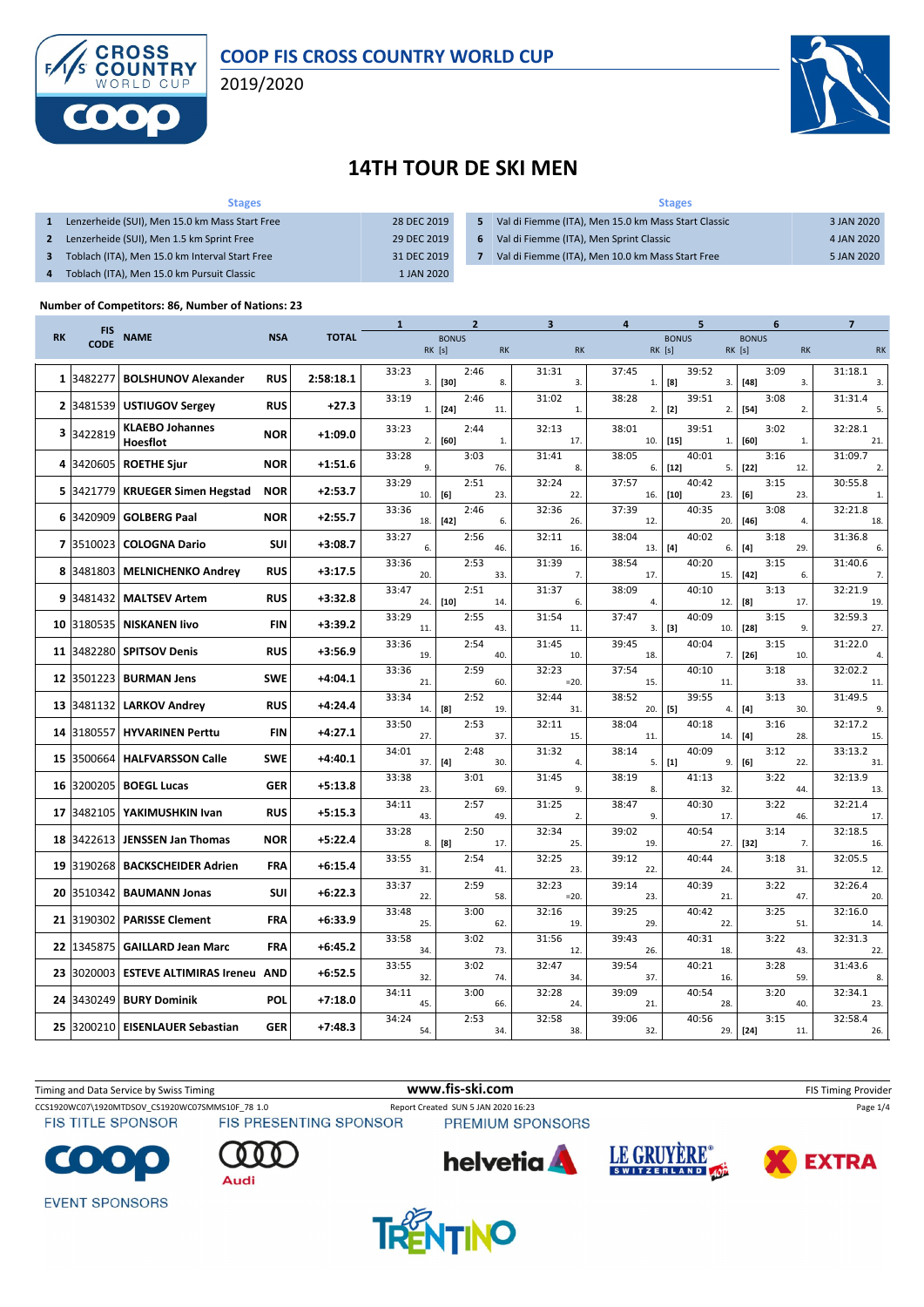

2019/2020



### **14TH TOUR DE SKI MEN**

|           | <b>FIS</b>  |                                           |            |              | $\mathbf{1}$ | $\overline{2}$         |           | $\overline{\mathbf{3}}$ | 4            | 5                      | 6                                   | $\overline{7}$ |
|-----------|-------------|-------------------------------------------|------------|--------------|--------------|------------------------|-----------|-------------------------|--------------|------------------------|-------------------------------------|----------------|
| <b>RK</b> | <b>CODE</b> | <b>NAME</b>                               | <b>NSA</b> | <b>TOTAL</b> |              | <b>BONUS</b><br>RK [s] | <b>RK</b> | <b>RK</b>               |              | <b>BONUS</b><br>RK [s] | <b>BONUS</b><br>RK [s]<br><b>RK</b> | <b>RK</b>      |
| 26        | 3190111     | <b>MANIFICAT Maurice</b>                  | <b>FRA</b> | $+7:55.7$    | 33:52<br>28. | 2:59                   | 59.       | 32:48<br>35.            | 38:51<br>25. | 40:17<br>13.           | 3:18<br>32.                         | 34:08.8<br>46. |
| 27        | 3510351     | <b>FURGER Roman</b>                       | <b>SUI</b> | $+8:06.7$    | 33:34<br>15. | 2:50<br>$[10]$         | 13.       | 33:11<br>45.            | 39:41<br>39. | 41:05<br>30.           | 3:24<br>48.                         | 32:49.8<br>25. |
| 28        | 3510534     | <b>KLEE Beda</b>                          | <b>SUI</b> | $+8:10.4$    | 33:57<br>33. | 2:58                   | 53.       | 32:40<br>29.            | 39:24<br>31. | 40:45<br>26.           | 3:27<br>54.                         | 33:17.5<br>32. |
| 29        | 3290407     | <b>SALVADORI</b><br>Giandomenico          | <b>ITA</b> | $+8:27.8$    | 34:15<br>48. | 3:01                   | 68.       | 33:00<br>40.            | 38:57<br>30. | 40:31<br>19.           | 3:19<br>35.                         | 33:42.9<br>41  |
| 30        | 3500991     | <b>WESTBERG Karl-Johan</b>                | <b>SWE</b> | $+8:36.0$    | 33:59<br>35. | 2:51<br>[8]            | 18.       | 32:41<br>30.            | 39:26<br>34. | 41:31<br>36.           | 3:16<br>[8]<br>20.                  | 33:26.1<br>36. |
| 31        | 3501010     | <b>HAEGGSTROEM Johan</b>                  | <b>SWE</b> | $+9:03.7$    | 33:35<br>16. | 2:48<br>$[44]$         | 5.        | 35:11<br>77.            | 39:41<br>63. | 40:45<br>25.           | 3:09<br>$[10]$<br>14.               | 33:06.8<br>29. |
| 32        | 3220002     | <b>MUSGRAVE Andrew</b>                    | <b>GBR</b> | $+9:19.6$    | 34:06<br>41. | 2:59                   | 61.       | 32:09<br>14.            | 39:30<br>27. | 41:35<br>39.           | 3:24<br>49.                         | 33:54.7<br>43. |
| 33        | 3510366     | <b>SCHNIDER Ueli</b>                      | <b>SUI</b> | $+10:08.5$   | 34:19<br>50. | 2:58                   | 52.       | 33:23<br>50.            | 39:35<br>41. | 41:27<br>35.           | 3:17<br>[6]<br>24.                  | 33:33.6<br>38. |
| 34        | 3460018     | <b>PEPENE Paul Constantin</b>             | <b>ROU</b> | $+10:15.5$   | 34:23<br>51. | 3:07                   | 84.       | 34:02<br>58.            | 39:41<br>50. | 41:06<br>31.           | 3:26<br>53.                         | 32:48.6<br>24. |
| 35        | 3530496     | <b>NORRIS David</b>                       | <b>USA</b> | $+10:18.1$   | 34:30<br>58. | 3:00                   | 64.       | 33:25<br>51.            | 39:34<br>44. | 41:32<br>38.           | 3:27<br>55.                         | 33:08.2<br>30. |
| 36        | 3190529     | <b>LAPALUS Hugo</b>                       | FRA        | $+10:26.0$   | 33:54<br>29. | 3:05                   | 83.       | 32:16<br>18.            | 39:23<br>28. | 44:43<br>61            | 3:28<br>58.                         | 31:55.1<br>10. |
| 37        | 3490145     | <b>ROJO Imanol</b>                        | <b>ESP</b> | $+10:48.2$   | 34:23<br>53. | 3:00                   | 65.       | 33:09<br>43.            | 39:50<br>43. | 41:56<br>42.           | 3:27<br>57.                         | 33:21.3<br>33. |
| 38        | 3180301     | <b>LEHTONEN Lari</b>                      | <b>FIN</b> | $+10:50.6$   | 34:01<br>38. | 2:58                   | 54.       | 33:16<br>48.            | 39:42<br>42. | 42:29<br>48.           | 3:21<br>41.                         | 33:21.7<br>34. |
| 39        | 3501255     | <b>SVENSSON Oskar</b>                     | SWE        | $+11:01.6$   | 35:45<br>76. | 2:51<br>$[10]$         | 15.       | 33:41<br>55.            | 39:09<br>38. | 41:24<br>34.           | 3:13<br>$[10]$<br>15.               | 33:36.7<br>39. |
| 40        | 3510479     | <b>RUEESCH Jason</b>                      | <b>SUI</b> | $+11:08.3$   | 34:32<br>61  | 2:54                   | 38.       | 33:10<br>44.            | 39:43<br>40. | 42:45<br>51.           | 3:20<br>37.                         | 33:02.4<br>28. |
| 41        | 3150509     | <b>KNOP Petr</b>                          | <b>CZE</b> | $+11:23.4$   | 34:11<br>44  | 3:02                   | 71.       | 32:44<br>32.            | 40:26<br>47. | 42:14<br>46.           | 3:25<br>50.                         | 33:39.5<br>40. |
| 42        | 3430233     | <b>BURY Kamil</b>                         | POL        | $+11:41.8$   | 35:08<br>71. | 2:56                   | 47.       | 33:05<br>42.            | 40:04<br>45. | 42:13<br>44.           | 3:15<br>$[4]$<br>27.                | 33:22.9<br>35. |
| 43        | 3180984     | <b>LEPISTO Lauri</b>                      | <b>FIN</b> | $+13:17.3$   | 34:32<br>60. | 2:53                   | 32.       | 34:51<br>74.            | 40:36<br>64. | 41:16<br>33.           | 3:13<br>[4]<br>26.                  | 34:18.4<br>47. |
| 44        | 3481163     | <b>RETIVYKH Gleb</b>                      | <b>RUS</b> | $+13:33.7$   | 34:04<br>40. | 2:49<br>$[46]$         | 4.        | 33:39<br>54.            | 40:41<br>57. | 43:30<br>55.           | 3:13<br>$[44]$<br>5.                | 35:25.8<br>55. |
| 45        | 3290524     | <b>ABRAM Mikael</b>                       | <b>ITA</b> | $+13:57.8$   | 34:03<br>39. | 2:56                   | 44.       | 33:50<br>56.            | 40:37<br>59. | 42:37<br>49            | 3:18<br>34.                         | 34:54.9<br>51. |
| 46        | 3660065     | <b>SEMENOV Michail</b>                    | <b>BLR</b> | $+14:15.8$   | 36:56<br>81. | 3:04                   | 82.       | 34:07<br>62.            | 39:49<br>52. | 41:47<br>41.           | 3:22<br>45.                         | 33:28.9<br>37. |
| 47        | 3150519     | <b>FELLNER Adam</b>                       | <b>CZE</b> | $+14:23.1$   | 35:08<br>72. | 3:04                   | 80.       | 33:16<br>47.            | 41:32<br>62. | 42:13<br>45.           | 3:22<br>42.                         | 34:06.2<br>45. |
| 48        | 3270010     | <b>MALONEY WESTGAARD</b><br><b>Thomas</b> | <b>IRL</b> | $+14:53.7$   | 35:03<br>70. | 3:01                   | 67.       | 33:15<br>46.            | 40:43<br>53. | 42:41<br>50            | 3:20<br>39.                         | 35:08.8<br>53. |
| 49        |             | 3550114 BIKSE Indulis                     | LAT        | $+16:13.7$   | 34:59<br>68. | 3:04                   | 81.       | 34:30<br>66.            | 41:26<br>66. | 43:15<br>54.           | 3:25<br>52.                         | 33:52.8<br>42. |
|           | 50 3670049  | <b>VOLOTKA Denis</b>                      | KAZ        | $+16:30.6$   | 36:41<br>80. | 2:57                   | 50.       | 35:00<br>76.            | 39:40<br>60. | 42:55                  | 3:17<br>52. [6]<br>25.              | 34:24.7<br>49. |
|           |             | 51 3290383 RASTELLI Maicol                | IΤΑ        | $+16:30.7$   | 36:10<br>78. | 2:51<br>$[4]$          | 29.       | 34:46<br>72.            | 39:40<br>58. | 43:06                  | 3:10<br>53. [6]<br>21.              | 35:15.8<br>54. |
|           | 52 3670079  | <b>KOVALYOV Vladislav</b>                 | KAZ        | $+17:20.1$   | 35:46<br>77. | 3:03                   | 75.       | 34:16<br>63.            | 41:26<br>65. | 43:39<br>57.           | 3:29<br>60.                         | 33:59.2<br>44. |
|           | 53 3700081  | <b>KORISTEK Jan</b>                       | <b>SVK</b> | $+17:38.6$   | 34:57<br>67. | 3:03                   | 77.       | 34:04<br>59.            | 41:54<br>68. | 44:01<br>58.           | 3:38<br>61.                         | 34:19.7<br>48. |
|           | 54 3560101  | <b>SIMENC Miha</b>                        | <b>SLO</b> | $+18:06.3$   | 36:21<br>79. | 2:51<br>[4]            | 27.       | 34:20<br>64.            | 39:43<br>54. | 45:24<br>62.           | 3:15<br>$[30]$<br>8.                | 35:04.4<br>52. |
|           |             | 55 3670098 BASHMAKOV Nail                 | KAZ        | $+18:13.5$   | 37:39<br>83. | 3:03                   | 78.       | 34:27<br>65.            | 39:51<br>56. | 43:38<br>56.           | 3:27<br>56.                         | 34:26.6<br>50. |
|           |             |                                           |            |              |              |                        |           |                         |              |                        |                                     |                |



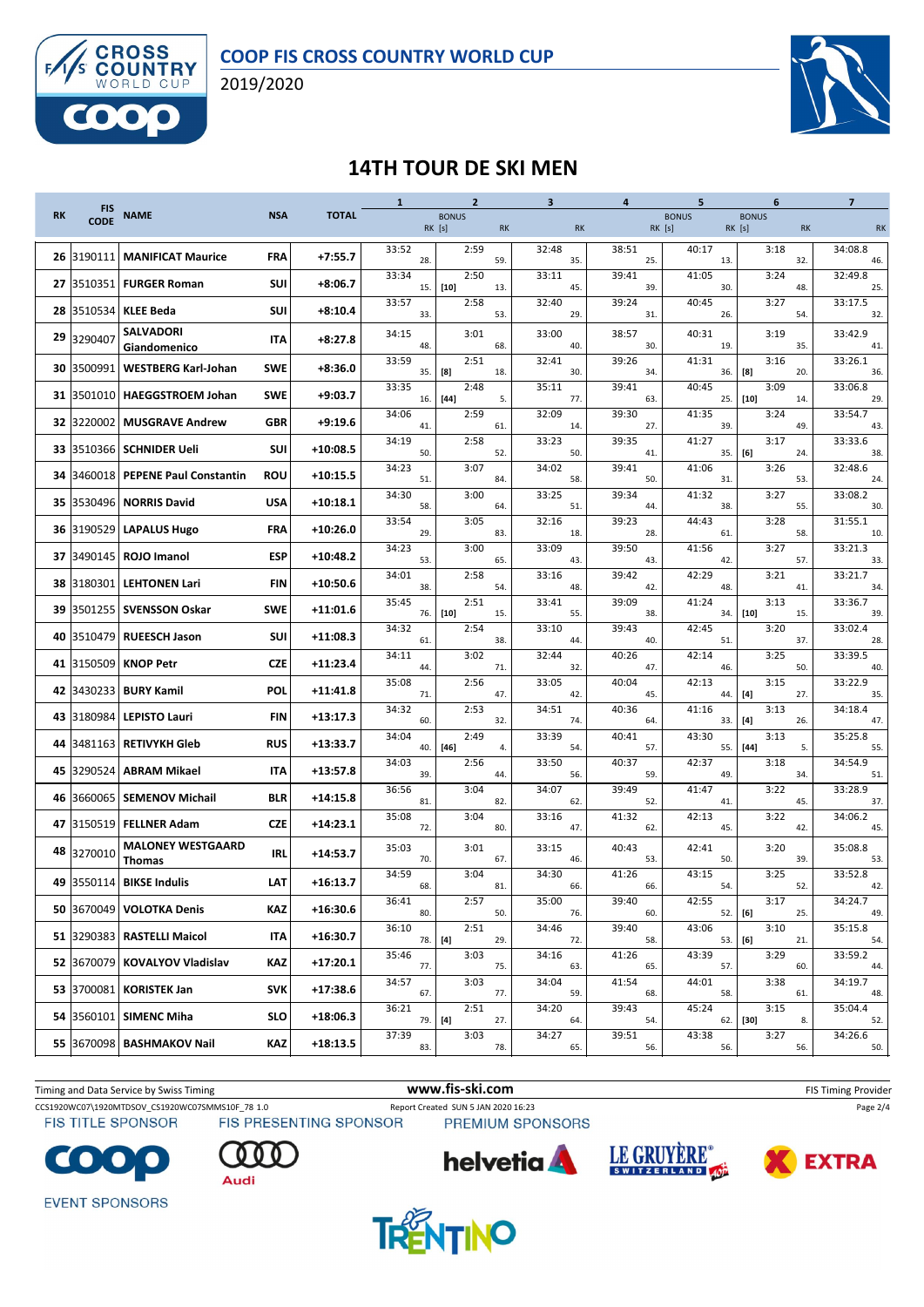

2019/2020



#### **14TH TOUR DE SKI MEN**

|           | <b>FIS</b>  |                                      |            |              | $\mathbf{1}$ | $\mathbf{2}$           |           | 3            | 4            | 5                                                                                                                                                                                                                   | 6                            | $\overline{7}$ |
|-----------|-------------|--------------------------------------|------------|--------------|--------------|------------------------|-----------|--------------|--------------|---------------------------------------------------------------------------------------------------------------------------------------------------------------------------------------------------------------------|------------------------------|----------------|
| <b>RK</b> | <b>CODE</b> | <b>NAME</b>                          | <b>NSA</b> | <b>TOTAL</b> |              | <b>BONUS</b><br>RK [s] | <b>RK</b> | RK           |              | <b>BONUS</b><br>RK [s]                                                                                                                                                                                              | <b>BONUS</b><br>RK [s]<br>RK | <b>RK</b>      |
| 56        | 3530583     | <b>HANNEMAN Logan</b>                | <b>USA</b> | $+20:05.5$   | 35:01<br>69. | 2:49<br>[6]            | 21.       | 34:48<br>73. | 42:16<br>71. | 44:40<br>59.                                                                                                                                                                                                        | 3:14<br>[8]<br>18.           | 35:49.6<br>56. |
|           |             | 3420586   HOLUND Hans Christer       | <b>NOR</b> | WD           | 33:27<br>7.  | 2:59                   | 57.       | 31:37<br>5.  | 38:10<br>7.  | 40:06<br>$[6] % \includegraphics[width=0.9\columnwidth]{figures/fig_00.pdf} \caption{The 1000 of the estimators in the left and right. The left is the same time, the right is the same time.} \label{fig:2}$<br>8. | 3:20<br>36.                  | <b>DNS</b>     |
|           |             | 3290446   ZELGER Stefan              | IΤΑ        | WD           | 34:00<br>36. | 2:52<br>[6]            | 25.       | 34:34<br>69. | 39:42<br>55. | 41:31<br>37.                                                                                                                                                                                                        | 3:18<br>$^{[8]}$<br>16.      | <b>DNS</b>     |
|           | 3501297     | <b>SANDSTROEM Bjoern</b>             | <b>SWE</b> | WD           | 34:10<br>42. | 2:56                   | 45.       | 33:32<br>52. | 40:13<br>51. | 41:46<br>40.                                                                                                                                                                                                        | 3:20<br>38.                  | <b>DNS</b>     |
|           |             | 3290326 PELLEGRINO Federico          | <b>ITA</b> | WD           | 34:23<br>52. | 2:45<br>$[54]$         | 2.        | 34:31<br>68. | 41:32<br>69. | 41:56<br>43.                                                                                                                                                                                                        | 3:08<br>$[10]$<br>13.        | <b>DNS</b>     |
|           |             | 3190282 JAY Renaud                   | FRA        | <b>WD</b>    | 34:31<br>59. | 2:50<br>$[26]$         | 10.       | 34:55<br>75. | 41:25<br>70. | 44:43<br>60.                                                                                                                                                                                                        | 3:14<br>[8]<br>19.           | <b>DNS</b>     |
|           |             | 3200676   BRUGGER Janosch            | <b>GER</b> | WD           | 34:17<br>49. | 2:55                   | 42.       | 32:50<br>37  | 39:14<br>33. | 42:25<br>47.                                                                                                                                                                                                        | <b>DNS</b>                   |                |
|           | 3421154     | <b>NYENGET Martin</b>                | <b>NOR</b> | <b>WD</b>    | 33:27<br>5.  | 2:50<br>$[22]$         | 12.       | 32:37<br>28. | 37:39<br>14. | <b>DNS</b>                                                                                                                                                                                                          |                              |                |
|           |             | Loewstroem<br>3200376   NOTZ Florian | <b>GER</b> | <b>WD</b>    | 33:54<br>30. | 3:04                   | 79.       | 32:44<br>33. | 38:54<br>24. | <b>DNS</b>                                                                                                                                                                                                          |                              |                |
|           |             | 3200356   DOBLER Jonas               | <b>GER</b> | <b>WD</b>    | 33:29<br>13. | 3:00                   | 63.       | 32:59<br>39. | 39:42<br>36. | <b>DNS</b>                                                                                                                                                                                                          |                              |                |
|           |             | 3670115   PUKHKALO Vitaliy           | KAZ        | WD           | 34:43<br>63. | 3:02                   | 72.       | 32:37<br>27. | 39:56<br>35. | <b>DNS</b>                                                                                                                                                                                                          |                              |                |
|           |             | 3190548 CHAPPAZ Jules                | <b>FRA</b> | <b>WD</b>    | 34:27<br>55. | 2:54                   | 39.       | 32:02<br>13. | 41:07<br>46. | <b>DNS</b>                                                                                                                                                                                                          |                              |                |
|           |             | 1362656 LIVERS Toni                  | <b>SUI</b> | WD           | 34:12<br>46. | 3:10                   | 85.       | 32:49<br>36. | 40:25<br>48. | <b>DNS</b>                                                                                                                                                                                                          |                              |                |
|           | 3510472     | <b>BIELER Livio</b>                  | SUI        | WD           | 34:57<br>66. | 2:59                   | 56.       | 33:52<br>57. | 39:50<br>49. | <b>DNS</b>                                                                                                                                                                                                          |                              |                |
|           |             | 3530713   BOLGER Kevin               | <b>USA</b> | WD           | 34:54<br>64. | 2:49<br>[6]            | 22.       | 34:06<br>60. | 40:35<br>61. | <b>DNS</b>                                                                                                                                                                                                          |                              |                |
|           | 3510417     | <b>KAESER Erwan</b>                  | SUI        | <b>WD</b>    | 35:09<br>73. | 2:51<br>$[4]$          | 28.       | 34:31<br>67. | 41:26<br>67. | <b>DNS</b>                                                                                                                                                                                                          |                              |                |
|           | 3290379     | de FABIANI Francesco                 | IΤΑ        | WD           | 34:12<br>47. | 2:52<br>[8]            | 16.       | 33:04<br>41. | <b>DNS</b>   |                                                                                                                                                                                                                     |                              |                |
|           |             | 3150570   NOVAK Michal               | <b>CZE</b> | <b>WD</b>    | 33:50<br>26. | 2:53                   | 36.       | 33:21<br>49. | <b>DNS</b>   |                                                                                                                                                                                                                     |                              |                |
|           |             | 3501259 EKSTROEM Axel                | <b>SWE</b> | <b>WD</b>    | 34:27<br>56. | 2:58                   | 55.       | 33:33<br>53. | <b>DNS</b>   |                                                                                                                                                                                                                     |                              |                |
|           |             | 3420994 TOENSETH Didrik              | <b>NOR</b> | <b>WD</b>    | 33:35<br>17. | 2:58                   | 51.       | 34:41<br>70. | <b>DNS</b>   |                                                                                                                                                                                                                     |                              |                |
|           |             | 3050159   TRITSCHER Bernhard         | <b>AUT</b> | WD           | 34:41<br>62. | 2:56                   | 48.       | 34:43<br>71. | <b>DNS</b>   |                                                                                                                                                                                                                     |                              |                |
|           | 3670077     | <b>DYUSSENOV Asset</b>               | KAZ        | WD           | 35:42<br>75. | 2:52                   | 31.       | 34:07<br>61. | <b>DNS</b>   |                                                                                                                                                                                                                     |                              |                |
|           | 3422619     | <b>VALNES Erik</b>                   | <b>NOR</b> | WD           | 33:29<br>12. | 2:46<br>$[32]$         | 7.        | <b>DNF</b>   |              |                                                                                                                                                                                                                     |                              |                |
|           |             | 3421320   IVERSEN Emil               | <b>NOR</b> | WD           | 33:26<br>4.  | 2:51<br>[6]            | 24.       | <b>DNS</b>   |              |                                                                                                                                                                                                                     |                              |                |
|           |             | 3190345 JOUVE Richard                | <b>FRA</b> | WD           | 34:29<br>57. | 2:49<br>$[48]$         | 3.        | <b>DNS</b>   |              |                                                                                                                                                                                                                     |                              |                |
|           |             | 3510377 HEDIGER Jovian               | SUI        | WD           | 34:56<br>65. | 2:46<br>$[28]$         | 9.        | <b>DNS</b>   |              |                                                                                                                                                                                                                     |                              |                |
|           |             | 3220033 CLUGNET James                | GBR        | WD           | 35:40<br>74. | 2:50<br>$[4]$          | 26.       | <b>DNS</b>   |              |                                                                                                                                                                                                                     |                              |                |
|           |             | 3430103 STAREGA Maciej               | <b>POL</b> | WD           | 37:16<br>82. | 2:53                   | 35.       | <b>DNS</b>   |              |                                                                                                                                                                                                                     |                              |                |
|           |             | 3900005   CHANLOUNG Mark             | ΤΗΑ        | WD           | 37:59<br>84. | 3:01                   | 70.       | <b>DNS</b>   |              |                                                                                                                                                                                                                     |                              |                |
|           |             | 3290533   HELLWEGER Michael          | <b>ITA</b> | WD           | 38:30        | 2:52<br>86. [8]        | 20.       | <b>DNS</b>   |              |                                                                                                                                                                                                                     |                              |                |